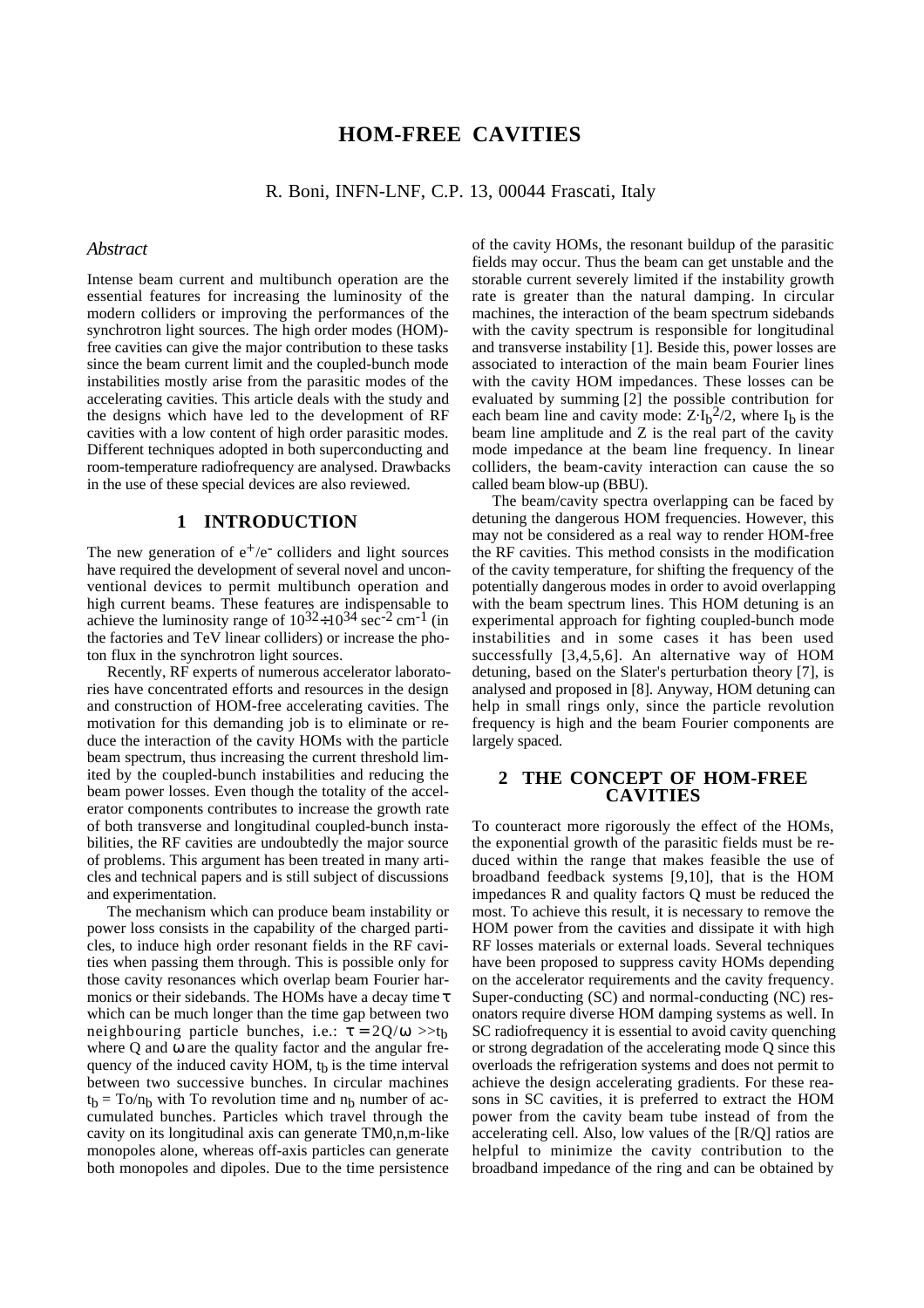properly shaping cavity and beam pipe profiles [2]. It is also wise to design the cavity shape so that the worst HOMs lie as far as possible from intense beam Fourier components. Therefore, the beam-cavity overlapping is unlikely in an undamped cavity but can lead to excessive instabilities and power losses. On the other hand, in a heavily damped cavity, the interaction is very probable but more easily controllable.

The concept of "HOM-free cavities" derives from the above considerations.

# **3 COUPLING OUT THE HOMS FROM THE RF CAVITIES**

A detailed and very fine basic description of the HOM damping methods can be found in the ref. [11]. The most used HOM damping systems can be classified in three main categories, i.e. the coaxial couplers, the beam tube damping loads and finally, the waveguide couplers.

#### *3.1 HOM couplers with coaxial structure for application in room temperature resonators*

Narrow band and tuned devices belong to this group of couplers. They consist in coaxial structures with LC distributed elements, which penetrate the cavity with antennas (E-probes) or loops (H-probes). The damper position is chosen to couple the most dangerous parasitic fields and the HOM power is carried out and dissipated on external dummy loads. To avoid extraction of the principal mode, such dampers need a filter that can be achieved by means of transmission line techniques. Fundamental mode (FM) decoupling can be also obtained with a correct choice of the damper position.

Loop and antenna couplers were applied to the PETRA NC cavities [12] and used in DORIS  $e^+/e^-$  storage ring. The coupling impedance of the most troublesome TM011 has been reduced by several factors. The dampers had FM filtering and water cooling (Fig. 1).

The CERN SPS 100 MHz NC cavity [13] is equipped with three  $\lambda/4$  coaxial lines ending with E-probes. Damping of some HOM impedances as much as 30 dB is obtained. Tuning, bandwidth and mode coupling are made by adjusting the length of the coaxial sections. The load resistor is connected at some distance of the line short and determines the coupler Q. Rod-antenna dampers (Fig. 1) have been operating on TRISTAN NC cavities at KEK since 1989 [14], providing significant reduction of the coupling impedance of the TM011 and TM111 modes. This permitted to increase the instability beam current threshold over 20 mA. The antenna is followed by a coaxial line with a short end tuned to reject the cavity FM. The HOM power is extracted at a mid point with a vacuum feedthrough and dissipated on a resistive metal film. E-probes and H-probes dampers have been developed at Argonne for the APS 352 MHz NC cavity [15]. The HOM power dissipation is achieved with vacuum compatible AlN ceramic materials and the damping factors are satisfactory for the machine operation. Installation on APS is foreseen early the summer 1996 [16]. Other similar damping systems have been proposed or developed elsewhere [17,18].



Figure 1 - Coaxial HOM couplers developed for normal conducting cavities technology at DESY (up) and KEK.

#### *3.2 Coaxial HOM couplers for application in SC cavities*

Coaxial HOM dampers are essential components of the multicell SC cavities operating at LEP, HERA and TRISTAN colliders and developed for the TESLA project too. Positioning the dampers at the equator of the cavity cells [19,20] has been in general avoided since it can cause multipacting and thermal-magnetic breakdowns. Thus, it has been chosen to put the couplers on the beam tubes [21,22,23] at both the ends of the cavity providing that the HOM wake fields propagate out by opening enough the pipe diameter as proposed in ref. [24]. Usually they are set with azimuthal angle of 90° to damp both polarizations of the dipole modes. The HOM power is extracted with vacuum feedthroughs and dissipated on 50  $\Omega$  resistors.

The LEP 352 MHz SC cavities are equipped with HOM couplers evolved through several projects to the final configuration [25] shown in Fig. 2. The original design is due to CEN-Saclay [26] and consists basically in an LC series to ground, intercepting the HOM magnetic fields (the so called "hook type" coupler). The HOM external Qs are in the range of a few thousands [27]. This model presents important features as dismountability, easy FM tuning, simple manufacturing and cooling. HOM coaxial couplers are used in the sixteen 500 MHz SC resonators of the HERA electron ring [28]. The couplers, based on two inductive stubs, have broadband response and tunable FM filtering. Beam energy upgrading has been achieved at TRISTAN main ring by installing 32 SC 508 MHz cavities equipped with beam tube HOM couplers [29]. FM rejection is achieved with a  $\lambda$ /4 resonator and an output T stub allows the inner conductor cooling. The HOM couplers for the nine-cells 1.3 GHz SC cavities of the TESLA project [30] are also demountable loops and have been developed and tested at Saclay.

Filtering of the cavity accelerating mode is very important in coaxial HOM couplers, especially in SC cavities where FM Q strong degradation is unacceptable.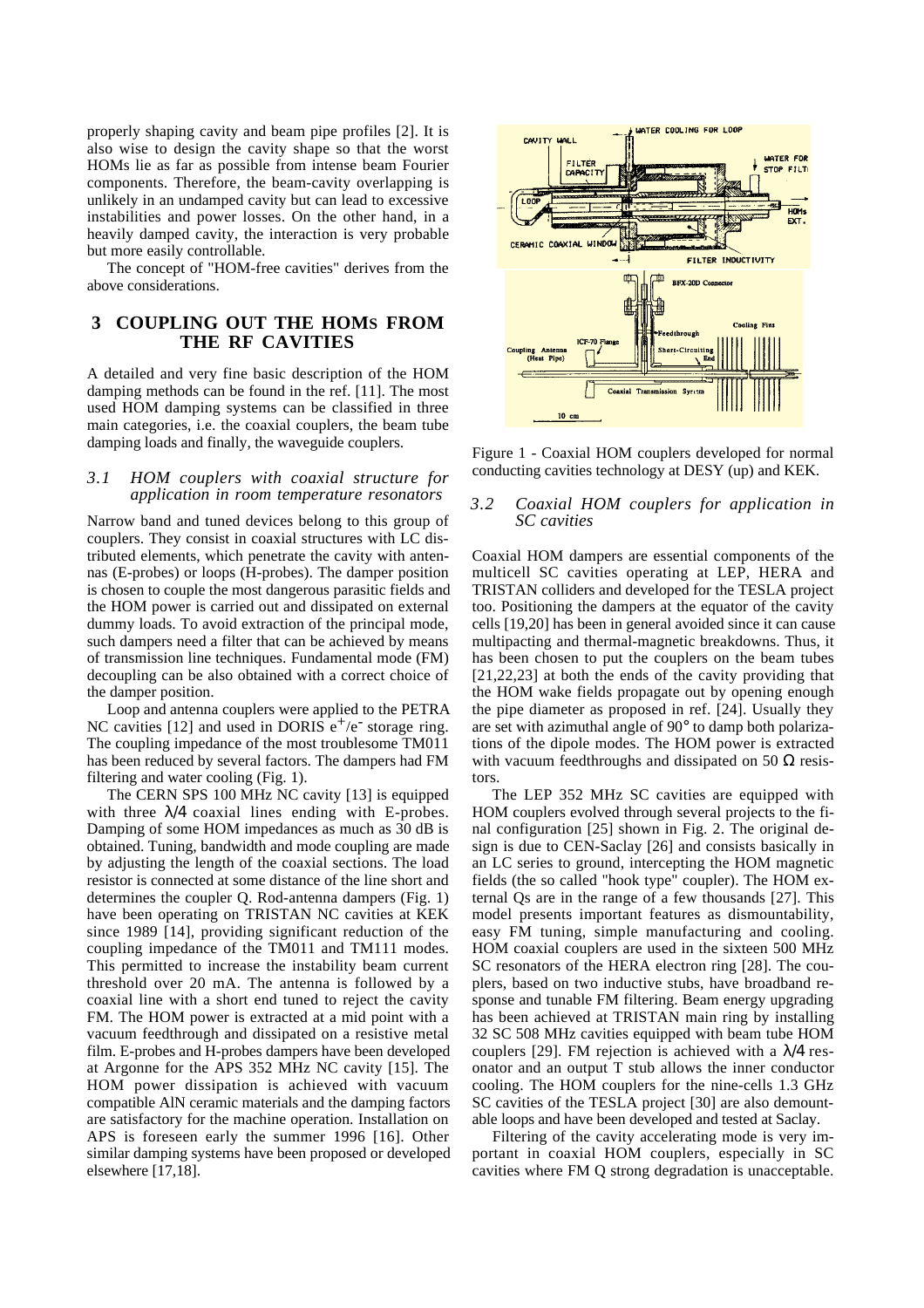The HOM Os are damped down to  $10^4 \div 10^5$  without perturbing the SC cavity performances. In NC resonators damping of single HOMs can be excellent. The reduced number of the damped modes is the main limitation of the coaxial HOM couplers and also their cooling in cryogenic environment presents some risks.



Figure 2 - The "Hook type" HOM Coupler.

#### *3.3 Beam tube HOM damping loads*

Single cell SC cavities will be used on CESR at Cornell University to upgrade the luminosity [31]. Also SC resonators are being developed for the KEK-B Factory [32]. In the two cases, the HOM power will be dissipated by means of RF lossy ferrites bonded to the inner surface of both cavity beam tubes. The loads are located at room temperature outside the cryostat. The cavity beam tubes are enlarged enough to permit the HOMs, but the FM, to propagate throughout. However, to ensure the propagation of the lowest dipoles (i.e. the TM110-like and TE111 like) the pipe cut-off is further lowered at one cavity side. At Cornell, a grooved pipe is adopted [33], whereas an extra-large tube of 300 mm diam. is used for the KEK-B SC cavity. Figure 3 shows a sketch of CESR-III and KEK-B cavity modules. The 500 MHz CESR-III cavity uses RF lossy ferrite tiles to dissipate the HOM power. The tiles are bonded on water cooled copper plates radially applied to the inner surface of a beam pipe section. Ferrite damping and power handling capabilities have been evaluate and a beam test of a fully equipped cavity has been performed [34]. The results are considered satisfactory for the full beam operation of CESR-III [35].

The KEK-B HOM loads are made by sintering a ferrite powder directly on the inner surface of a copper pipe with a special process developed at KEK [36]. The ferrite damping properties, measured on an cavity model, are excellent as reported in [32] and the bench power tests have proved the loads can withstand average power densities of 14 W/cm2. A prototype ferrite load has been tested positively with the TRISTAN beam. Ferrites permit to damp the HOM Qs of large pipe single cell cavities down to a few hundreds or less over a 1.5÷2 GHz band without degradation of the FM features. Their outgassing rate seems compatible with the ultra vacuum of the accelerators. A very efficient cooling is necessary to avoid cracks of ferrites due to their low tensile strength and thermal conductivity. The beam line tests have not revealed, till now, other major drawbacks. Other dissipative materials, as the SiC ceramics, have been proposed [37] and their use is foreseen for the beam tube HOM loads of the ATF cavity at the Japan Linear Collider [38].



Figure 3 - The CESR-III (up) and KEK-B SC cavity modules.

#### *3.4 Waveguide HOM Damping*

S-band waveguides (WG) are used in the recirculating linac CEBAF to extract the HOM power from the beam pipes of 338 SC 1.5 GHz cavities. The cavity FM vanishes at the WG position so that its Q is unperturbed. The absorbing loads are made of an AIN based sintered ceramic which has good vacuum properties and thermal conductivity. They are brazed to the WG end flanges and operate in vacuum avoiding the use of a separation window. Because of the low HOM power, the WG dampers are inside the cryostat at 2°K [39]. The HOM Qs are brought down to  $10^3 \div 10^5$  and the instability limit is raised over the 200 µA design value. The operation time accumulated till now in beam environment have not shown any drawbacks in the use of these HOM loads [40].

The WGs offer natural rejection to all the under cut-off frequencies and therefore their use in HOM extraction has the great advantage to stop the cavity FM. WGs were proposed in [41] already in 1988 for HOM damping in linear colliders.

The concept of using WGs in accelerating cavities has been stressed in ref. [42] with the proposal of a 3-WG loaded cylindrical resonator which is virtually free of HOMs. In that 3 GHz model, the WGs are considered integral part of the cavity rather than something added afterward. Three equally spaced square apertures are opened around the equator of a pill-box and convey out, by means of WGs, all the parasitic fields in the TE10 mode. The cavity FM, whose frequency is below the WG cut-off, is evanescent and remains trapped in. Terminating loads are placed at each WG short-end but the excellent wideband HOM damping is counterbalanced by a strong FM power loss because of an excessive dissipation in the WGs. A rather similar solution was initially investigated at Trieste for the ELETTRA synchrotron light source [43].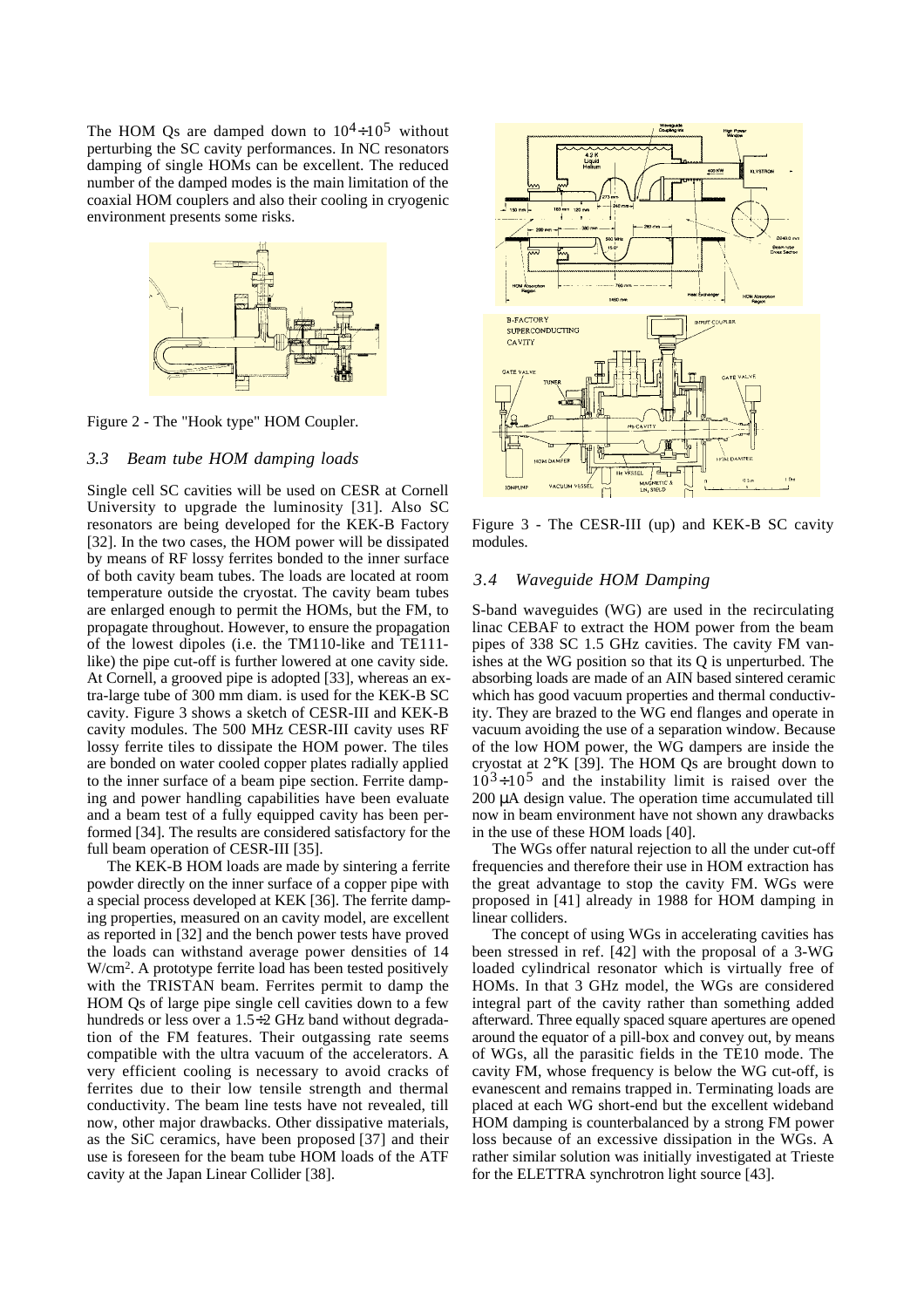WG dampers have been adopted at SLAC for the PEP-II B-Factory project [44]. A total of 32 NC single cell 476 MHz copper cavities will be used. Since the accelerating voltage is more than 600 kV per cavity, the FM shunt impedance must be preserved as much as possible. Large WG apertures or wide beam tubes for housing lossy materials are therefore avoided. The PEP-II "nose-cone" resonator [45], shown in Fig. 4, is equipped with three WGs attached to rectangular slots opened 120° apart for symmetry reasons. The HOM load terminations [46] are made by brazing tiles of lossy ceramics (the same developed for CEBAF) on the WG broadwall near the short-end side. The RF characteristics and the load shape guarantee a VSWR less than 2:1 in a 700÷2500 MHz range. The calculated HOM power is about 10 kW per load. The WGs have 600 MHz TE10 cut-off and are located to couple strongly the worst parasitic modes. HOM longitudinal and transverse impedances have been significantly reduced over a large frequency band in a cavity prototype as shown in Fig. 5. A full power cavity model is being tested and one HOM load prototype has been powered to 4 kW separately [47].



Figure 4 - The PEP-II Waveguide Loaded RF Cavity.



Figure 5 - Undamped (up) and damped spectra up to 1.4 GHz of the PEP-II cavity model [48].

Strong HOM damping is also required at the INFN-LNF  $e^+/e^-$  Φ-Factory DAΦNE [49] to reach the design luminosity. The machine is in construction at Frascati and consists of two intersecting rings for multibunch operation. One single cell room temperature 368 MHz copper cavity will be operating in each ring. Because of the low RF voltage required (250 kV peak), the FM impedance optimization was not of primary importance. A "door-bell" resonator with 80 cm long tapered beam pipes has been adopted. This shape, while keeping the FM impedance at an acceptable level, made possible to bring down substantially the r/Q values [2] and consequently, the HOM impedances are lowered by several factors, even without dampers, respect to more conventional solutions. Three rectangular 495 MHz cut-off WGs are applied to the cavity body for HOM coupling and other two with 1.2 GHz cut-off are connected to the tapered tubes to capture the parasitic modes propagating through the pipes. The WGs are then converted to coaxial lines with a gradual double ridge wideband low VSWR transition developed at LNF [50] which allows dissipation with commercial 50 Ω loads, via 7/8" coaxial vacuum feedthroughs. This design avoids the use of under vacuum brazed materials and permits to sample the HOM power. The overall estimated HOM power for a full beam (5 Amps) machine operation is lower than 3 kW and will propagate mostly throughout the larger WGs. The first cavity, equipped with HOM dampers, has been tested successfully to 30 kW that is about twice the nominal power. Figure 6 shows the DAΦNE cavity under test at Frascati.



Figure 6 - The DAΦNE Cavity in the Power Test Hall.



Figure 7 - Undamped (up) and damped longitudinal spectra of the DAΦNE Cavity.

Figure 7 shows the cavity longitudinal spectrum, measured with the "wire technique" [51], before and after connecting 50 Ω loads to the coaxial output of the WG transitions. The HOM impedances are damped to a few hundreds Ωs or less. The worst dipole mode Qs are also reduced to a few hundreds and have been evaluated by probe excitation. The additional power dissipation of the accelerating mode due to its penetration in the WGs is tolerable.